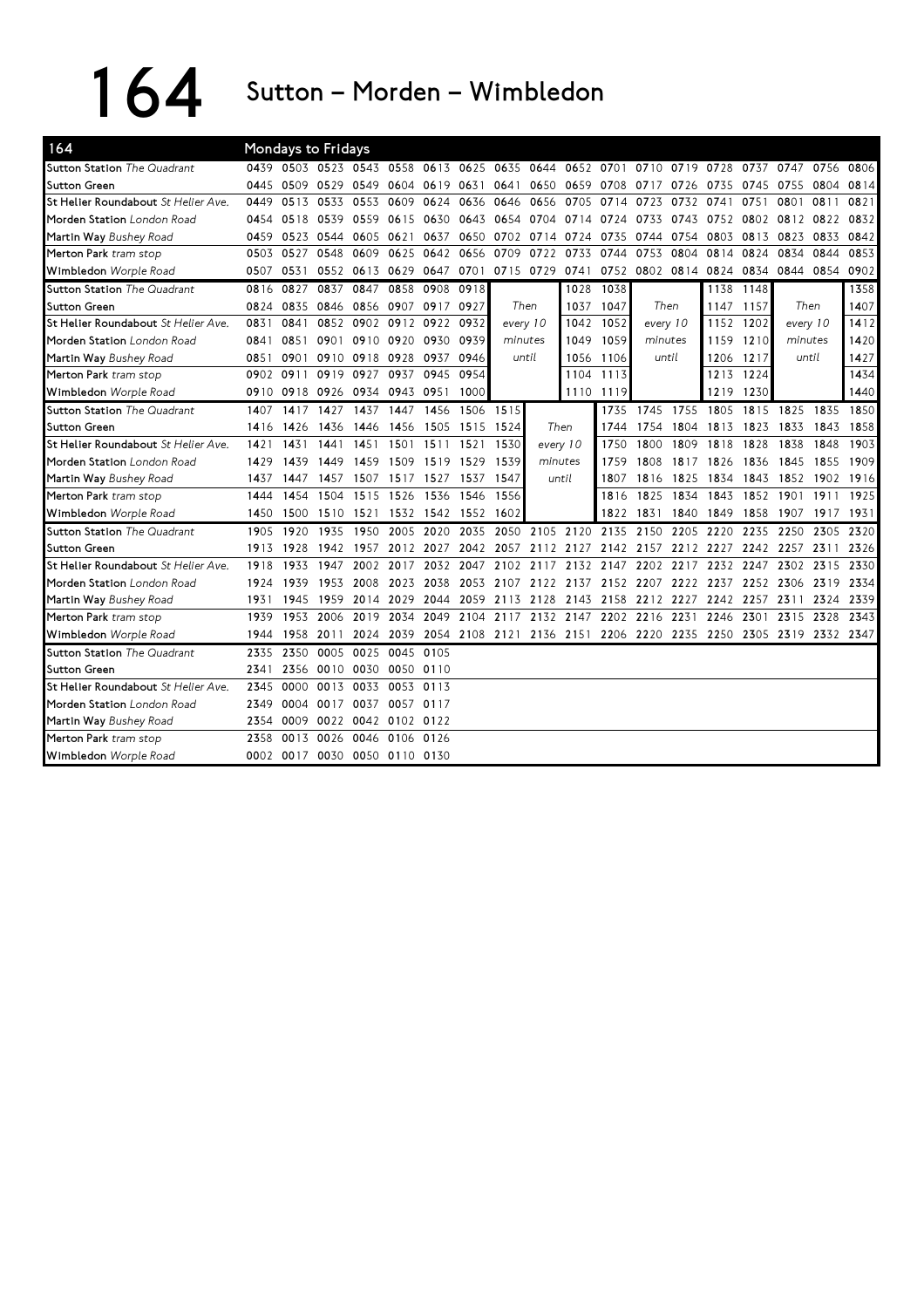|                                            |      |                     |                | Saturdays (also Good Friday)       |                |                |                     |                                                          |           |           |                |                |                                                                                           |          |                |                     |                |      |
|--------------------------------------------|------|---------------------|----------------|------------------------------------|----------------|----------------|---------------------|----------------------------------------------------------|-----------|-----------|----------------|----------------|-------------------------------------------------------------------------------------------|----------|----------------|---------------------|----------------|------|
| Sutton Station <i>The Quadrant</i>         | 0439 |                     |                | 0503 0523 0543 0603 0623 0643      |                |                |                     | 0658 0713 0728                                           |           |           | 0743 0758 0808 |                |                                                                                           | 0818     | 0828           | 0838                | 0848           | 0857 |
| Sutton Green                               | 0445 | 0509                | 0529 0549      |                                    | 0609 0629 0649 |                |                     | 0704 0719 0734                                           |           |           | 0749           |                | 0804 0814                                                                                 | 0824     | 0834           | 0845                | 0855           | 0904 |
| St Helier Roundabout St Helier Ave.        | 0448 |                     |                | 0512 0532 0552 0613                |                | 0633 0653      |                     | 0708                                                     | 0723      | 0738      | 0753           | 0808           | 0818                                                                                      | 0828     | 0838           | 0849                | 0859           | 0909 |
| Morden Station London Road                 | 0453 | 0517                | 0537 0557      |                                    | 0618 0638 0658 |                |                     | 0713 0728                                                |           | 0743      | 0758           | 0814           | 0824                                                                                      | 0834     | 0844           | 0855                | 0905           | 0915 |
| Martin Way Bushey Road                     | 0458 | 0522                | 0542 0602      |                                    | 0623           | 0643 0703      |                     | 0718                                                     | 0733      | 0749      | 0804           | 0820           | 0830                                                                                      | 0840     | 0850           | 0901                | 0912           | 0922 |
| Merton Park tram stop                      | 0502 | 0526                | 0546 0606      |                                    | 0627           | 0647           | 0707                | 0722 0737                                                |           | 0753      | 0809           | 0825           | 0836                                                                                      | 0846     | 0856           | 0907                | 0918           | 0928 |
| Wimbledon Worple Road                      | 0506 | 0530                | 0550 0610      |                                    | 0631           |                | 0651 0711           | 0726 0741                                                |           | 0757      |                | 0814 0830 0841 |                                                                                           | 0851     | 0901           |                     | 0912 0923 0933 |      |
| <b>Sutton Station</b> The Quadrant         | 0907 | 0917                | 0927           | 0936                               | 0946           | 0955           | 1005                | 1015                                                     | 1024      | 1033      | 1043           | 1053           | 1103                                                                                      | 1113     | 1123           | 1133                | 1143           | 1153 |
| Sutton Green                               | 0914 | 0924                |                | 0934 0944                          | 0954           | 1003           | 1013                | 1023                                                     | 1032      | 1042      | 1052           | 1102           | 1113                                                                                      | 1123     | 1133           | 1143                | 1153           | 1203 |
| St Helier Roundabout St Helier Ave.        | 0919 | 0929                |                | 0939 0949                          | 0959           | 1008           | 1018                | 1028                                                     | 1037      | 1047      | 1057           | 1107           | 1118                                                                                      | 1128     | 1139           | 1149                | 1159           | 1209 |
| Morden Station London Road                 | 0925 | 0935                | 0945           | 0955                               | 1005           | 1015           | 1025                | 1035                                                     | 1045      | 1055      | 1105           | 1115           | 1126                                                                                      | 1136     | 1147           | 1157                | 1207           | 1218 |
| <b>Martin Way</b> Bushey Road              | 0932 | 0942                | 0952           | 1002                               | 1012           | 1022           | 1032                | 1043                                                     | 1053      | 1103      | 1113           | 1123           | 1134                                                                                      | 1144     | 1155           | 1205                | 1215           | 1226 |
| <b>Merton Park</b> tram stop               | 0939 | 0949                | 1000           | 1011                               | 1021           | 1031           | 1041                | 1053                                                     | 1104      | 1115      | 1125           | 1135           | 1147                                                                                      | 1157     | 1208           | 1218                | 1228           | 1239 |
| Wimbledon Worple Road                      | 0945 | 0955                | 1006 1017      |                                    | 1027           | 1037           | 1047                | 1059                                                     | 1110 1121 |           | 1131           | 1141           | 1153                                                                                      |          | 1203 1215 1225 |                     | 1235           | 1246 |
| Sutton Station The Quadrant                | 1203 |                     |                | 1323                               | 1333           | 1343           | 1353                | 1403                                                     | 1413      | 1423      | 1433           | 1443           | 1453                                                                                      |          |                | 1553                | 1603           | 1613 |
| <b>Sutton Green</b>                        | 1213 |                     | Then           | 1333                               | 1343           | 1353           | 1403                | 1413 1423                                                |           | 1433      |                | 1443 1453      | 1503                                                                                      |          | Then           | 1603                | 1612 1622      |      |
| St Helier Roundabout St Helier Ave.        | 1219 |                     | every 10       | 1339                               | 1349           | 1359           | 1409                | 1419                                                     | 1429      | 1439      | 1449           | 1459           | 1508                                                                                      | every 10 |                | 1608                | 1617           | 1627 |
| Morden Station London Road                 | 1228 | minutes             |                | 1348                               | 1358           | 1408           | 1418                | 1428                                                     | 1438      | 1448      | 1458           | 1508           | 1517                                                                                      |          | minutes        | 1617                | 1626           | 1636 |
| <b>Martin Way</b> Bushey Road              | 1236 | until               |                | 1356                               | 1406           | 1415           | 1425                | 1435                                                     | 1445      | 1455      | 1505           | 1515           | 1524                                                                                      |          |                | 1624                | 1633           | 1643 |
| Merton Park tram stop                      | 1250 |                     |                | 1410                               | 1419           | 1428           | 1438                | 1447                                                     | 1457      | 1507      | 1517           | 1527           | 1536                                                                                      | until    |                | 1636                | 1645           | 1655 |
| Wimbledon Worple Road                      | 1256 |                     |                | 1416                               |                | 1425 1434 1444 |                     | 1453 1503                                                |           | 1513      | 1523           | 1533           | 1542                                                                                      |          |                | 1642                | 1651           | 1701 |
| Sutton Station The Quadrant                | 1623 | 1633                | 1643           | 1653                               |                | 1703 1713      | 1723                | 1733                                                     | 1743      | 1753      | 1804           | 1819           | 1834                                                                                      | 1849     | 1905           | 1920                | 1935           | 1950 |
|                                            |      |                     |                |                                    |                |                |                     |                                                          |           |           |                |                |                                                                                           |          |                |                     |                | 1957 |
| Sutton Green                               | 1632 | 1642                | 1652           | 1702                               |                | 1712 1722      | 1732                | 1742                                                     | 1752      | 1802      | 1812           | 1827           | 1842                                                                                      | 1857     | 1912           | 1927                | 1942           |      |
| St Helier Roundabout St Helier Ave.        | 1637 | 1647                | 1657           | 1707                               | 1717           | 1727           | 1737                | 1747                                                     | 1757      | 1807      | 1817           | 1832           | 1847                                                                                      | 1902     | 1917           | 1932                | 1946           | 2001 |
| <b>Morden Station</b> London Road          | 1646 | 1656                | 1706           | 1715                               | 1725           | 1735           | 1745                | 1755                                                     | 1805      | 1814      | 1824           | 1838           | 1853                                                                                      | 1908     | 1923           | 1938                | 1952           | 2007 |
| <b>Martin Way</b> Bushey Road              | 1653 | 1703                | 1713           | 1722                               | 1732           | 1742           | 1752                | 1802                                                     | 1812      | 1821      | 1831           | 1845           | 1900                                                                                      | 1915     | 1930           | 1944                | 1958           | 2013 |
| Merton Park tram stop                      | 1705 | 1715                | 1725           | 1734                               | 1744           | 1754           | 1804                | 1814                                                     | 1824      | 1833      | 1843           | 1855           | 1908                                                                                      | 1923     | 1938           | 1952                | 2004           | 2018 |
| Wimbledon Worple Road                      | 1711 | 1721                | 1731           | 1740                               |                | 1750 1800 1809 |                     | 1819 1829                                                |           | 1838      | 1848 1900 1913 |                |                                                                                           | 1928     | 1943           | 1957                | 2009 2023      |      |
| Sutton Station The Quadrant                | 2005 | 2020                | 2035           | 2050                               |                | 2106 2121      | 2136                | 2151                                                     | 2206      | 2221      |                |                | 2351                                                                                      | 0006     | 0025           | 0045                | 0105           |      |
| <b>Sutton Green</b>                        | 2012 | 2027                |                | 2042 2057                          |                |                |                     | 2112 2127 2142 2157 2212 2227                            |           |           |                | Then           | 2357                                                                                      | 0012     | 0031           | 0051                | 0111           |      |
| St Helier Roundabout St Helier Ave.        | 2016 | 2031                |                | 2046 2101                          | 2116           | 2131           | 2146                | 2201                                                     | 2216      | 2231      | every 15       |                | 0001                                                                                      | 0015     | 0034 0054      |                     | 0114           |      |
| Morden Station London Road                 | 2022 | 2037                |                | 2052 2106                          | 2121 2136 2151 |                |                     | 2206 2221                                                |           | 2236      | minutes        |                | 0006                                                                                      | 0020     | 0039 0059      |                     | 0119           |      |
| <b>Martin Way</b> Bushey Road              | 2028 | 2043                |                | 2058 2112 2127 2142 2157           |                |                |                     | 2212 2227                                                |           | 2241      | until          |                | 0011                                                                                      | 0025     | 0044 0104      |                     | 0124           |      |
| Merton Park tram stop                      | 2033 | 2048                |                | 2103 2116                          | 2131           | 2146 2201      |                     | 2216                                                     | 2231      | 2245      |                |                | 0015                                                                                      | 0029     | 0048 0108      |                     | 0128           |      |
| Wimbledon Worple Road                      | 2038 |                     |                |                                    |                |                |                     | 2053 2107 2120 2135 2150 2205 2220 2235 2249             |           |           |                |                | 0019                                                                                      |          |                | 0033 0052 0112 0132 |                |      |
| 164                                        |      |                     |                |                                    |                |                |                     | Sundays and other Public Holidays (except Christmas Day) |           |           |                |                |                                                                                           |          |                |                     |                |      |
| Sutton Station The Quadrant                |      |                     |                |                                    | 0633           | 0653           |                     |                                                          | 0751      | 0810      | 0830           | 0849           | 0907                                                                                      | 0923     |                |                     | 1007           | 1021 |
|                                            | 0439 | 0513                | 0543 0613      |                                    |                |                | 0712                | 0731                                                     |           |           |                |                |                                                                                           |          | 0938           | 0953                |                |      |
| Sutton Green                               | 0445 |                     |                |                                    |                |                |                     | 0519 0549 0619 0639 0659 0718 0737 0757 0817 0837        |           |           |                |                | 0856 0914 0930                                                                            |          | 0945 1000      |                     | 1015           | 1029 |
| St Helier Roundabout St Helier Ave         | 0448 |                     |                |                                    |                |                |                     | 0522 0552 0622 0642 0702 0722 0741                       | 0801      | 0821 0841 |                |                | 0900 0919                                                                                 | 0935     | 0950 1005      |                     | 1020 1034      |      |
| Morden Station London Road                 |      |                     |                |                                    |                |                |                     |                                                          |           |           |                |                | 0453 0527 0557 0627 0647 0707 0727 0746 0806 0826 0846 0906 0925 0941 0956 1011 1026 1041 |          |                |                     |                |      |
| Martin Way Bushey Road                     | 0458 |                     |                | 0532 0602 0632 0652 0712 0732      |                |                |                     | 0752 0812 0832 0852 0912 0931                            |           |           |                |                |                                                                                           | 0947     |                | 1002 1017           | 1032 1048      |      |
| <b>Merton Park</b> tram stop               |      | 0502 0536 0606 0636 |                |                                    | 0656 0716 0736 |                |                     | 0756 0816 0836                                           |           |           | 0856 0917 0936 |                |                                                                                           |          | 0952 1008      | 1023                | 1039           | 1056 |
| <b>Wimbledon</b> Worple Road               |      |                     |                | 0506 0540 0610 0640 0700 0720 0740 |                |                |                     |                                                          | 0800 0820 |           |                |                | 0840 0900 0921 0941 0957 1013 1028                                                        |          |                |                     | 1044 1101      |      |
| Sutton Station The Quadrant                | 1036 | 1051                |                | 1105 1120                          |                | 1135 1149 1203 |                     |                                                          |           | 1348      |                | 1403 1418      | 1433                                                                                      | 1448     |                | 1503 1518           | 1533           | 1548 |
| Sutton Green                               | 1044 | 1059                |                | 1114 1129                          | 1144 1158 1213 |                |                     | Then                                                     |           | 1358      |                |                | 1413 1428 1443 1458 1513 1528                                                             |          |                |                     | 1543 1558      |      |
| St Helier Roundabout St Helier Ave.        | 1049 | 1104                | 1119 1134      |                                    | 1149 1203 1218 |                |                     | every 15                                                 |           | 1403      | 1418 1433      |                | 1448                                                                                      |          | 1503 1518 1533 |                     | 1548           | 1603 |
| Morden Station London Road                 |      |                     |                | 1056 1111 1126 1141 1156 1211 1226 |                |                |                     | minutes                                                  |           |           |                |                | 1411 1426 1441 1456 1510 1525 1540 1555 1610                                              |          |                |                     |                |      |
| Martin Way Bushey Road                     |      | 1103 1118 1133 1148 |                |                                    | 1203 1218 1233 |                |                     | until                                                    |           | 1418      |                |                | 1433 1448 1503 1517 1532 1547 1602 1617                                                   |          |                |                     |                |      |
| Merton Park <i>tram stop</i>               |      | 1111 1126 1141 1156 |                |                                    | 1212 1227 1242 |                |                     |                                                          |           | 1427      | 1441           |                | 1456 1511 1525 1540 1555                                                                  |          |                |                     | 1609           | 1624 |
| <b>Wimbledon</b> Worple Road               |      |                     |                | 1117 1132 1147 1202 1218 1233 1248 |                |                |                     |                                                          |           | 1433      | 1446           |                | 1501 1516 1530 1545 1600                                                                  |          |                |                     | 1614 1629      |      |
| Sutton Station The Quadrant                | 1603 | 1618                |                | 1633 1648                          |                |                | 1702 1717 1732 1747 |                                                          | 1803 1818 |           | 1834           |                | 1849 1904                                                                                 | 1919     | 1934           | 1949                | 2005           | 2020 |
| Sutton Green                               |      | 1613 1628           |                | 1643 1658                          | 1710 1725 1740 |                |                     | 1755 1811                                                |           | 1826      | 1841           |                | 1856 1911                                                                                 | 1926     | 1941           | 1956                | 2011           | 2026 |
| St Helier Roundabout <i>St Helier Ave.</i> | 1618 | 1633                | 1648           | 1703                               | 1715 1730 1745 |                |                     | 1800                                                     | 1815      | 1830      |                | 1845 1900      | 1915                                                                                      | 1930     | 1945 2000      |                     | 2015 2030      |      |
| Morden Station London Road                 | 1625 | 1640                |                |                                    |                |                |                     | 1655 1710 1722 1736 1751 1806 1821                       |           | 1836      |                |                | 1851 1906 1921 1936 1951 2005 2020                                                        |          |                |                     |                | 2035 |
| <b>Martin Way</b> Bushey Road              | 1632 | 1647                |                | 1702 1716                          | 1728           | 1742 1757      |                     | 1812 1827                                                |           |           |                |                | 1842 1857 1912 1927 1942 1957 2011                                                        |          |                |                     | 2026           | 2041 |
| <b>Merton Park</b> tram stop               | 1639 | 1654                | 1709           | 1723                               | 1735           | 1749 1804      |                     | 1818 1833                                                |           | 1848      |                |                | 1903 1917 1932 1947                                                                       |          | 2002 2015      |                     | 2030           | 2045 |
| <b>Wimbledon</b> Worple Road               | 1644 | 1659                | 1714 1728      |                                    | 1740 1754 1809 |                |                     | 1823 1838                                                |           | 1853      |                |                | 1907 1921 1936 1951 2006 2019 2034 2049                                                   |          |                |                     |                |      |
| Sutton Station The Quadrant                | 2035 | 2050                | 2105 2120      |                                    | 2135           | 2150           | 2205                |                                                          |           | 2350      |                |                | 0005 0025 0045 0105                                                                       |          |                |                     |                |      |
| Sutton Green                               | 2041 |                     | 2056 2111 2126 |                                    | 2141 2156 2211 |                |                     | Then                                                     |           | 2356      |                |                | 0010 0030 0050 0110                                                                       |          |                |                     |                |      |
| St Helier Roundabout St Helier Ave.        | 2045 | 2100                | 2115 2130      |                                    | 2145 2200 2214 |                |                     | every 15                                                 |           |           |                |                | 2359 0013 0033 0053 0113                                                                  |          |                |                     |                |      |
| Morden Station London Road                 | 2050 |                     |                | 2105 2120 2135 2150 2204 2218      |                |                |                     | minutes                                                  |           |           |                |                | 0003 0017 0037 0057 0117                                                                  |          |                |                     |                |      |
| <b>Martin Way</b> Bushey Road              | 2056 |                     |                | 2110 2125 2140 2155 2209 2223      |                |                |                     |                                                          | until     |           |                |                | 0008 0022 0042 0102 0122                                                                  |          |                |                     |                |      |
| <b>Merton Park</b> tram stop               | 2100 |                     |                | 2114 2129 2144 2159 2213 2227      |                |                |                     |                                                          |           |           |                |                | 0012 0026 0046 0106 0126                                                                  |          |                |                     |                |      |
| Wimbledon Worple Road                      |      |                     |                | 2104 2118 2133 2148 2203 2217 2231 |                |                |                     |                                                          |           |           |                |                | 0016 0030 0050 0110 0130                                                                  |          |                |                     |                |      |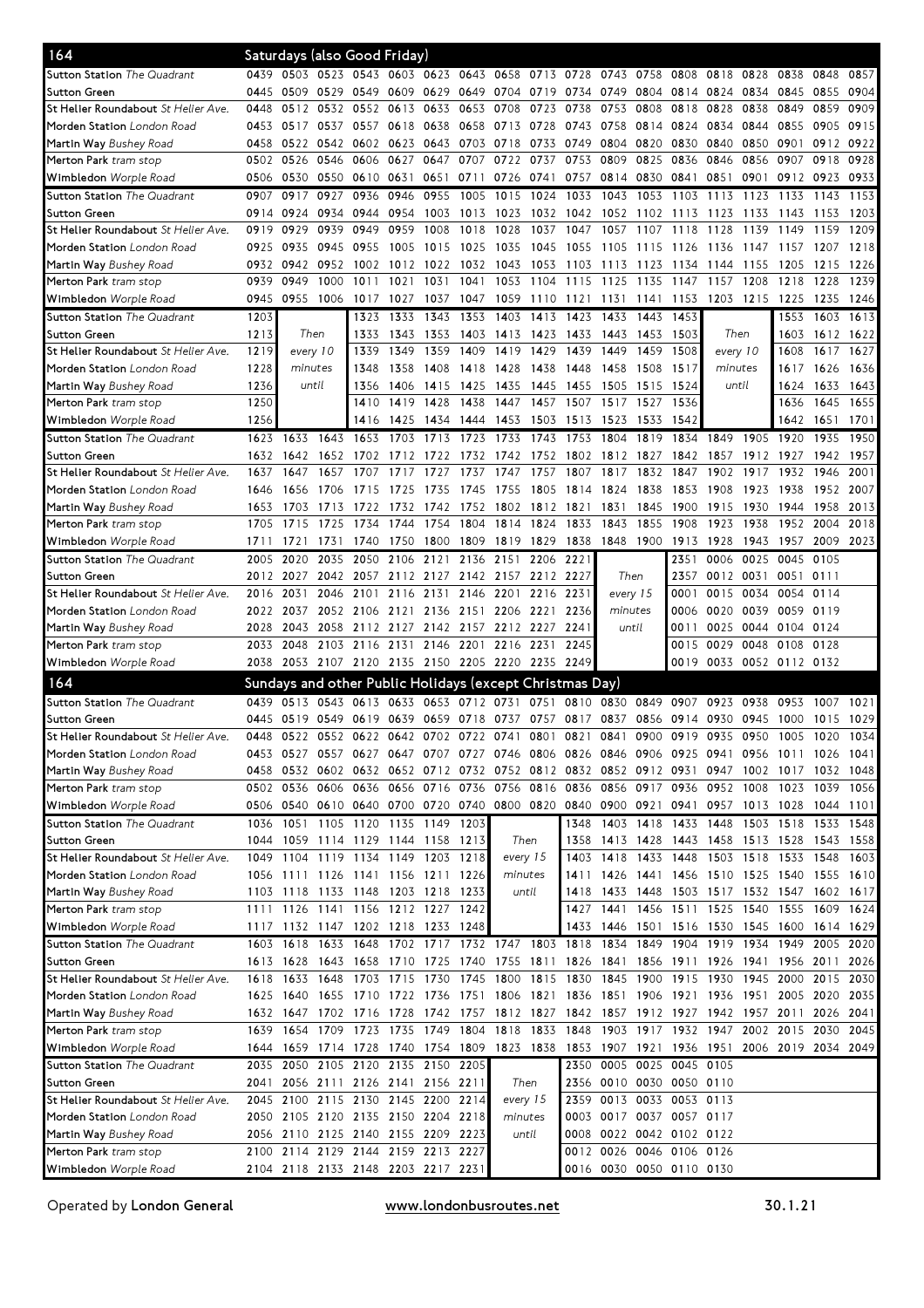164 Wimbledon – Morden – Sutton

| 164                                 |      |           | Mondays to Fridays |                          |           |                |                                                   |           |                     |      |                                    |           |      |      |                |      |                                              |      |
|-------------------------------------|------|-----------|--------------------|--------------------------|-----------|----------------|---------------------------------------------------|-----------|---------------------|------|------------------------------------|-----------|------|------|----------------|------|----------------------------------------------|------|
| Wimbledon Worple Road               |      |           |                    | 0515 0535 0555 0615 0630 |           |                | 0642 0650 0658 0708 0715 0723 0733 0743 0752 0801 |           |                     |      |                                    |           |      |      |                | 0811 | 0821                                         | 0831 |
| Merton Park tram stop               | 0519 | 0539      |                    | 0559 0619                | 0635      |                | 0647 0655                                         |           | 0703 0713 0721      |      | 0729                               | 0739 0749 |      | 0758 | 0808           | 0818 | 0828                                         | 0838 |
| Martin Way Bushey Road              | 0522 | 0542      | 0602               | 0622                     | 0639      | 0652           | 0700                                              | 0709      | 0719                | 0728 | 0737                               | 0747      | 0757 | 0806 | 0816           | 0826 | 0836                                         | 0845 |
| Morden Station Forecourt            | 0526 | 0546      | 0607 0627          |                          | 0645      |                | 0658 0707                                         | 0716      | 0726                | 0735 | 0745                               | 0755      | 0805 | 0815 | 0825 0835      |      | 0845                                         | 0854 |
| St Helier Roundabout St Helier Ave. | 0531 | 0551      |                    | 0613 0633                | 0651      |                | 0704 0714                                         | 0724      | 0734                | 0744 | 0754                               | 0804      | 0814 | 0824 | 0834           | 0844 | 0854                                         | 0903 |
| Sutton Green                        | 0535 | 0555      | 0618               | 0638                     | 0656      | 0710           | 0720                                              | 0730      | 0740                | 0750 | 0800                               | 0810      | 0820 | 0830 | 0840           | 0850 | 0900                                         | 0909 |
| <b>Sutton Station</b> The Quadrant  | 0540 | 0600      |                    | 0623 0644                |           | 0702 0717 0727 |                                                   | 0737      | 0747                | 0758 | 0808                               | 0818 0828 |      | 0838 | 0848           | 0858 | 0908                                         | 0917 |
| Wimbledon Worple Road               | 0841 | 0851      | 0901               | 0910                     | 0919      |                |                                                   | 1319      | 1329                | 1339 | 1349                               | 1359      | 1409 | 1419 | 1429           | 1439 | 1448                                         | 1457 |
| Merton Park tram stop               | 0848 | 0858      | 0907 0916          |                          | 0925      |                | Then                                              | 1325      | 1335                | 1345 | 1355                               | 1405      | 1415 | 1425 | 1435           | 1445 | 1454                                         | 1503 |
| Martin Way Bushey Road              | 0855 | 0905      |                    | 0913 0922 0931           |           | every 10       |                                                   | 1331      | 1341                | 1351 | 1401                               | 1411      | 1421 | 1431 | 1441           | 1451 | 1500                                         | 1510 |
| Morden Station Forecourt            | 0904 |           | 0913 0921 0930     |                          | 0939      | minutes        |                                                   | 1339      | 1349                | 1359 | 1409                               | 1419      | 1429 | 1439 | 1449           | 1459 | 1509                                         | 1519 |
| St Helier Roundabout St Helier Ave. |      | 0912 0921 |                    | 0929 0938                | 0947      |                | until                                             | 1347      | 1357                | 1407 | 1417                               | 1427      | 1437 | 1448 | 1458           | 1508 | 1518                                         | 1528 |
| <b>Sutton Green</b>                 | 0918 | 0927      |                    | 0935 0944                | 0953      |                |                                                   | 1353      | 1403                | 1413 | 1423                               | 1433      | 1444 | 1455 | 1505           | 1515 | 1525                                         | 1535 |
| Sutton Station The Quadrant         | 0926 | 0935      | 0943 0952          |                          | 1001      |                |                                                   | 1401      |                     |      | 1412 1422 1432 1442                |           | 1453 | 1504 | 1514 1524      |      | 1534                                         | 1544 |
| Wimbledon Worple Road               | 1505 | 1514      | 1524               | 1534                     | 1544      | 1554           | 1603                                              | 1612      |                     |      | 1712                               | 1722      | 1732 | 1742 | 1752           | 1802 | 1812                                         | 1822 |
| Merton Park tram stop               | 1512 | 1521      | 1531               | 1541                     | 1551      | 1601           | 1611                                              | 1620      | Then                |      | 1720                               | 1730      | 1740 | 1750 | 1800           | 1810 | 1820                                         | 1830 |
| Martin Way Bushey Road              | 1519 | 1528      | 1538               | 1548                     | 1558      | 1608           | 1618                                              | 1627      | every 10            |      | 1727                               | 1737      | 1747 | 1757 | 1807           | 1817 | 1827                                         | 1837 |
| Morden Station Forecourt            | 1529 | 1538      | 1548               | 1558                     | 1608      | 1618           | 1628                                              | 1637      | minutes             |      | 1737                               | 1747      | 1757 | 1807 | 1816           | 1826 | 1836                                         | 1845 |
| St Helier Roundabout St Helier Ave. | 1538 | 1548      | 1558               | 1608                     | 1618      | 1628           | 1638                                              | 1648      | until               |      | 1748                               | 1758      | 1808 | 1818 | 1827           | 1837 | 1846                                         | 1855 |
| <b>Sutton Green</b>                 | 1545 | 1555      | 1605               | 1615                     |           | 1625 1635      | 1645                                              | 1655      |                     |      | 1755                               | 1805      | 1815 | 1825 | 1834           | 1844 | 1853                                         | 1902 |
| Sutton Station The Quadrant         | 1554 | 1604      |                    | 1614 1624                |           | 1634 1644      | 1654                                              | 1704      |                     |      | 1804                               | 1813      | 1823 | 1833 | 1841           | 1851 | 1900                                         | 1909 |
| Wimbledon Worple Road               | 1832 | 1842      |                    | 1852 1902                |           | 1912 1922      | 1932                                              |           | 1942 1954 2010      |      | 2025 2040                          |           | 2056 |      | 2112 2127 2142 |      | 2157                                         | 2212 |
| Merton Park tram stop               | 1839 | 1849      |                    | 1859 1909                | 1919 1929 |                | 1939                                              | 1949 2001 |                     |      |                                    |           |      |      |                |      | 2016 2031 2046 2102 2117 2132 2147 2202 2217 |      |
| Martin Way Bushey Road              | 1846 | 1856      | 1906               | 1915                     | 1925      | 1935           | 1945                                              | 1954      | 2006                | 2021 | 2036                               | 2051      | 2106 | 2121 | 2136 2151      |      | 2206 2221                                    |      |
| <b>Morden Station</b> Forecourt     | 1854 | 1904      | 1913 1922          |                          |           | 1932 1942 1951 |                                                   | 2000      | 2012 2027           |      | 2042 2057 2112 2127 2142 2157      |           |      |      |                |      | 2211                                         | 2226 |
| St Helier Roundabout St Helier Ave. | 1904 | 1913      | 1922 1931          |                          | 1940      | 1950           | 1959                                              | 2007      | 2019                |      | 2034 2049 2104 2118 2133 2148 2203 |           |      |      |                |      | 2217 2232                                    |      |
| <b>Sutton Green</b>                 | 1910 | 1919      | 1928               | 1937                     | 1946      | 1956           | 2004                                              | 2012 2024 |                     | 2039 | 2054                               | 2109      | 2123 | 2138 | 2153           | 2208 | 2222                                         | 2237 |
| <b>Sutton Station The Quadrant</b>  | 1917 | 1926      | 1935               | 1944                     |           | 1953 2003 2010 |                                                   | 2018 2030 |                     |      |                                    |           |      |      |                |      | 2045 2100 2115 2129 2144 2159 2213 2227 2242 |      |
| Wimbledon Worple Road               | 2227 | 2242      | 2257               | 2312                     | 2327      | 2342           | 0000                                              | 0020      | 0040                | 0100 | 0120                               |           |      |      |                |      |                                              |      |
| Merton Park tram stop               | 2232 | 2247      | 2302               | 2317                     |           | 2332 2347      | 0004                                              | 0024      | 0044                | 0104 | 0124                               |           |      |      |                |      |                                              |      |
| Martin Way Bushey Road              | 2236 | 2251      | 2306               | 2321                     | 2336      | 2351           | 0007                                              | 0027      | 0047                | 0107 | 0127                               |           |      |      |                |      |                                              |      |
| Morden Station Forecourt            | 2241 | 2256      | 2311               | 2326                     | 2341      | 2356           | 0012                                              | 0032      | 0052                | 0112 | 0132                               |           |      |      |                |      |                                              |      |
| St Helier Roundabout St Helier Ave. | 2247 | 2302      | 2317               | 2332                     | 2347      | 0002           | 0017                                              | 0037      | 0057                | 0117 | 0137                               |           |      |      |                |      |                                              |      |
| <b>Sutton Green</b>                 | 2252 | 2306      | 2321               | 2336                     | 2351      | 0006           | 0021                                              | 0041      | 0101                | 0121 | 0141                               |           |      |      |                |      |                                              |      |
| Sutton Station The Quadrant         | 2257 | 2311      |                    | 2326 2341 2356 0011      |           |                | 0026                                              |           | 0046 0106 0126 0146 |      |                                    |           |      |      |                |      |                                              |      |